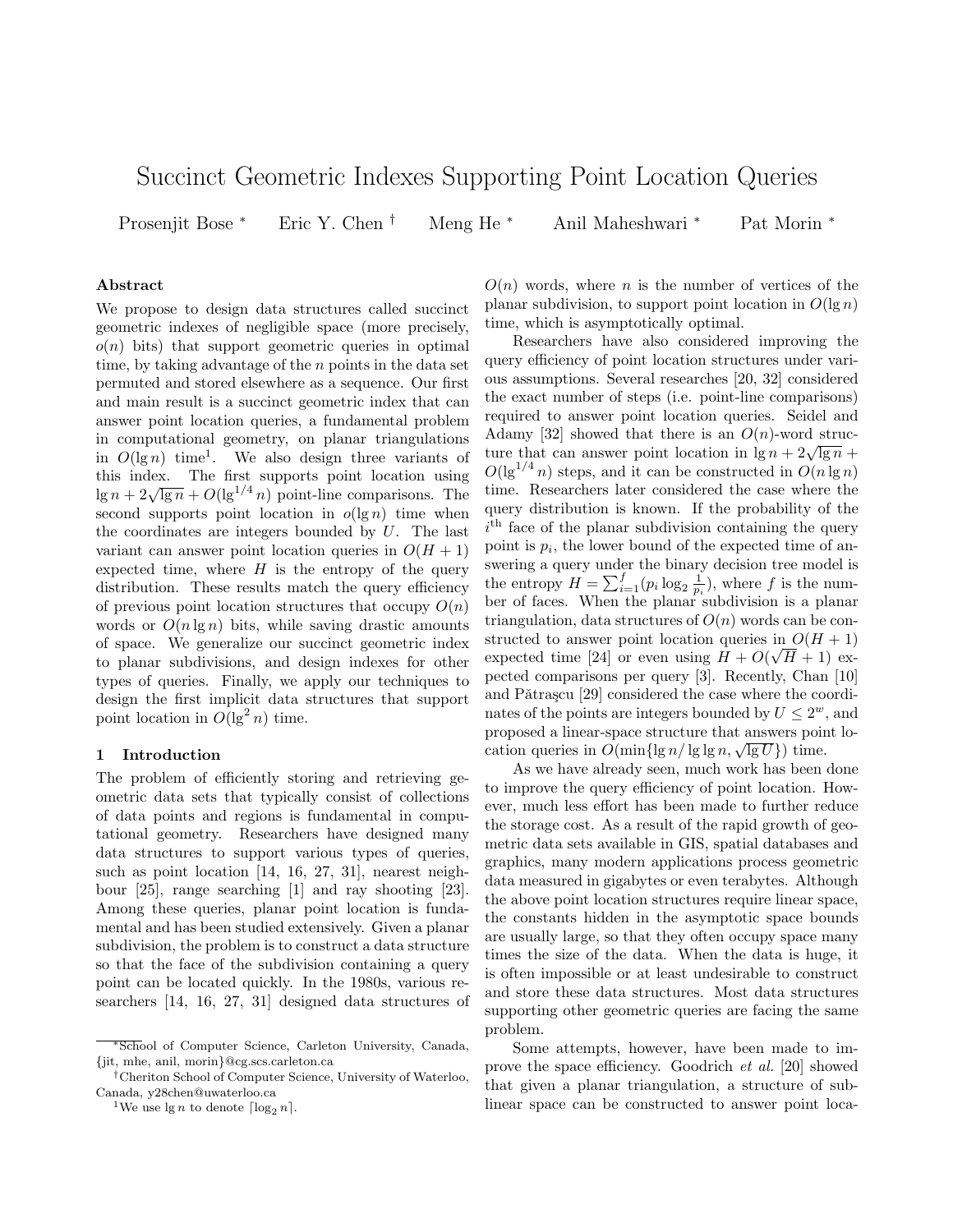tion queries in  $O(\lg n)$  time. However, their approach assumed that the connectivity information (i.e. adjacencies) of the planar triangulation is given and stored elsewhere. This information can easily occupy much more space than that required to store the point coordinates, and can make the total space of the point location structure to be  $O(n)$  words. By applying the idea of implicit data structures [28], researchers [7, 11] have designed some implicit geometric data structures. These data structures store a permuted sequence of the point set, so that with zero or  $O(1)$  extra space, geometric queries can be answered efficiently. The recent result by Chan and Chen [11] was an implicit structure that answers 2D nearest neighbour query in  $O(\lg^{1.71} n)$ time. This approach saves a lot of space, but there are still limitations. First, the above query time is not asymptotically optimal. Second, it is not known how to support point location in planar triangulations using implicit data structures.

Have researchers tried all the major known techniques to design space-efficient geometric data structures? The answer is no. There has been another line of research on data structures called *succinct data structures*. Succinct data structures were first proposed by Jacobson [26] to encode bit vectors, (unlabeled) trees and planar graphs in space close to the informationtheoretic lower bound, while supporting efficient navigational operations. For example, Jacobson showed how to represent a tree on n nodes using  $2n + o(n)$  bits, so that the parent and the children of a node can be efficiently located. The obvious approach uses 3n words, which is about 96 times as much as the space required for the succinct representation. This technique was successfully applied to various other abstract data types, such as dictionaries [30], strings [5, 6, 21], binary relations  $[5, 6]$  and labeled trees  $[5, 6, 17, 19]$ . It has also been applied to data structures related to computational geometry. There are succinct representations of planar triangulations and planar graphs [4, 8, 9, 12] that use  $O(n)$  bits, and support queries such as testing the adjacency between two vertices in constant time. However, they only encode the connectivity information, so they are succinct graph data structures rather than succinct geometric data structures. It is not known how to combine them with point location structures without using  $O(n)$  extra words or  $O(n \lg n)$  bits.

**1.1 Our Results** In this paper, we design succinct geometric data structures. Given a geometric data set, our goal is to store the coordinates of the points as a permuted sequence, and design an auxiliary data structure called *succinct geometric index* that occupies negligible space (more precisely,  $o(n)$  bits) to support various geometric queries in optimal time2.

Our first and main result is a succinct geometric index of  $o(n)$  bits that supports point location in  $O(\lg n)$ time on planar triangulations (Section 3). The preprocessing time is  $O(n)$ . The data structure here has three levels, each of which is formed by choosing a separator made of triangles, which divides the remaining triangles into smaller regions. Two levels of this structure reduce the regions to a sufficiently small size so that known results on encoding triangulations as a permutation of their vertices can be applied. However, to use this to design a space-efficient point location structure, a data structure is required that translates indices of vertices from the lower levels to the higher levels. We construct such a structure using succinct data structures for representing bit vectors that support rank and select operations. Based on this, we design three variants of this index:

- A succinct geometric index that supports point lo-A succinct geometric mask that supports point io-<br>cation using  $\lg n + 2\sqrt{\lg n} + O(\lg^{1/4} n)$  point-line comparisons, which matches the result of Seidel and Adamy [32] while occupying  $o(n)$  bits. The preprocessing takes  $O(n)$  time, which is an improvement upon the  $O(n \lg n)$  preprocessing time of the latter structure.
- A succinct geometric index that supports point location in  $o(\lg n)$  time when the coordinates are integers bounded by U.
- A succinct geometric index that answers point location queries in  $O(H + 1)$  expected time, where H is the entropy of the query distribution.

All these results match the query efficiency of previous point location structures that occupy  $O(n)$  words or  $O(n \lg n)$  bits, while saving drastic amounts of space.

We then generalize our approach to planar subdivisions (we assume the subdivision is within a polygon boundary), and design an  $o(n)$ -bit index that supports point location in planar subdivisions in  $O(\lg n)$  time (Section 4). Finally, we apply our techniques to related problems and design (Section 5):

- A succinct geometric index that can test whether a query point is inside a simple given polygon in  $O(\lg n)$  time.
- A succinct geometric index that supports vertical ray shooting in  $O(\lg n)$  time.
- The first implicit data structures that support point location in  $O(\lg^2 n)$  time.

 $2\overline{W}$ hen constructing succinct geometric indexes, we assume the word RAM model of Θ(lg *n*)-bit word size. However, the values of point coordinates can be unbounded, as long as each coordinate can be retrieved in constant time.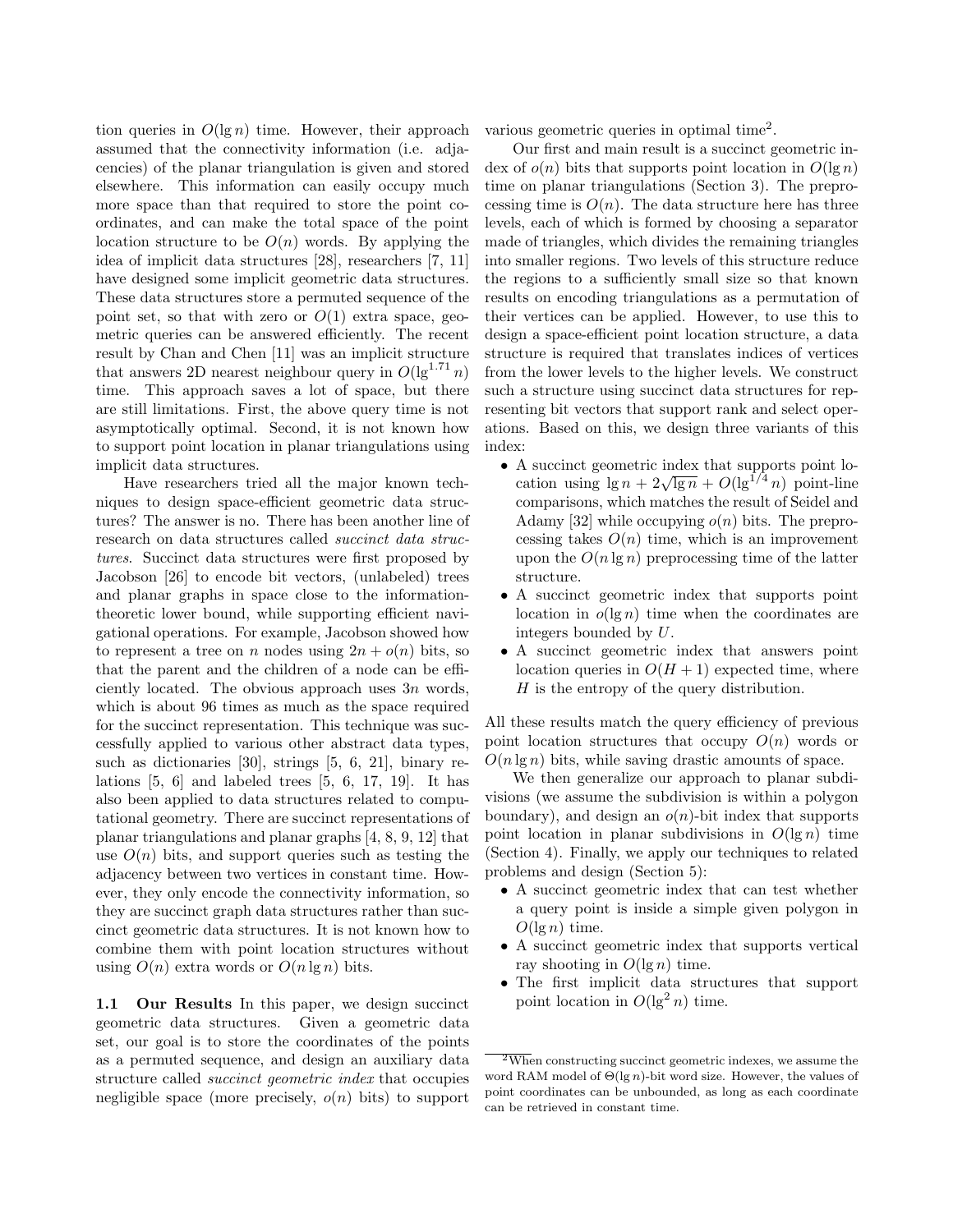### **2 Preliminaries**

**Bit Vectors.** A key structure for many succinct data structures and for our research is a bit vector  $B[1..n]$  that supports rank and select operations. For  $\alpha \in \{0, 1\}$ , the operator rank $B(\alpha, x)$  returns the number of occurrences of  $\alpha$  in  $B[1..x]$ , and the operator select<sub>B</sub> $(\alpha, r)$  returns the position of the r<sup>th</sup> occurrence of  $\alpha$  in B. The subscript B is omitted when it is clear from the context. Lemma 2.1 addresses the problem of succinct representations of bit vectors, in which part (a) is from Jacobson [26] and Clark and Munro [13], and part (b) is from Raman *et al.* [30].

LEMMA 2.1. *A bit vector*  $B[1..n]$  *with* v 1*s can be represented using either:* (a)  $n + o(n)$  *bits, or (b)*  $\log\binom{n}{v} + O(n \lg \lg n / \lg n)$  *bits, to support the access to each bit,* rank *and* select *in* O(1) *time.*

**Graph Separators.** The variant of graph separators we use is called *t-separators*. Let  $G = \{V, E\}$  be a planar graph of  $n$  vertices, whose vertices have non-negative weights. A *t*-separator  $(0 < t < 1)$  of G is a subset of V whose removal from G leaves no connected component of total weight more than  $tw(G)$ , where  $w(G)$  is the sum of the weights of the vertices of G. Aleksandrov and Djidjev [2] proved:

Lemma 2.2. ([2]) *Consider a planar graph* G *with* n *vertices, whose vertices have nonnegative weights. For* any t such that  $0 < t < 1$ , there is a t-separator *consisting of*  $O(\sqrt{n/t})$  *vertices that can be computed in* O(n) *time.*

**Encoding a Planar Triangulation by Permuting its Vertex Set.** Denny and Sohler [15] showed how to encode the connectivity information of a planar triangulation by permuting its vertex set:

Lemma 2.3. ([15]) *Given a planar triangulation of* n *vertices, where* n > 1090*, there is an algorithm that can encode it as a permutation of its point set in* O(n) *time, such that it can be decoded from this permutation in*  $O(n)$  *time.* 

## **3 Point Location in Planar Triangulations**

In this section, we show how to design succinct geometric indexes to support point location queries in a planar triangulation  $G$  of  $n$  vertices,  $m$  edges and  $f$  internal faces. We define a planar triangulation to be a planar subdivision in which each face (including the outer face) is a triangle. For simplicity, we use the term planar triangulation to refer to both the triangulation itself (with coordinates), and the embedded abstract planar graph underlying it. We start with our scheme of partitioning the triangulation. We then show how to label its

vertices (i.e. how to permute its point set). We finally design data structures and algorithms to support point location queries.

**3.1 Partitioning a Planar Triangulation by Removing Faces** We present an approach to partition a planar triangulation by removing a set of internal faces. We first define the following terms. In a planar triangulation, two faces are *adjacent* if they have a common edge. A *face path* is a sequence of the faces such that each two consecutive faces in this sequence are adjacent. An *adjacent face component* is a set of internal faces of the graph in which there exists a face path between any two faces in this set, and no face in this set is adjacent to an internal face not in this set. We define the *size* of an adjacent face component to be the number of its internal faces. With these we can define the notion of graph separators consisting of faces:

Definition 3.1. *Consider a planar triangulation with* f *internal faces.* A *t***-face separator**  $(0 < t < 1)$  of  $G$  *is a set of its internal faces of size*  $O(\sqrt{f/t})$  whose *removal from* G *leaves no adjacent face component of more than* tf *faces.*

By applying Lemma 2.2 to the dual graph of the planar triangulation, we have:

Lemma 3.1. *Consider a planar triangulation* G *of* f *internal faces. For any* t *such that*  $0 < t < 1$ *, there is a t-face separator consisting of*  $O(\sqrt{f/t})$  *faces that can be computed in* O(f) *time.*

We define the *boundary* of an adjacent face component to be a set of edges in which each edge is shared by an internal face of this component and a face of the t-face separator. Thus the boundary of an adjacent face component consists of one or more simple cycles: one simple cycle which is the outer face of the adjacent face component, and at most one simple cycle corresponding to each adjacent face component inside it. The simple cycle corresponding to the outer face does not share an edge with any cycle inside; otherwise, the cycle inside is simply part of the outer face. A useful observation is that any two such simple cycles do not have a common edge, because otherwise, there are two faces of G sharing an edge that are in two different adjacent face components, which contradicts Definition 3.1. This means that to bound the number of adjacent face components, we need only bound the number of edges of the separator. Therefore:

Lemma 3.2. *Consider a planar triangulation* G *with* f *internal faces and a* t*-face separator* S *constructed using Lemma 3.1. The number of adjacent face components of*  $G \setminus S$  *is*  $O(\sqrt{f/t})$ *.*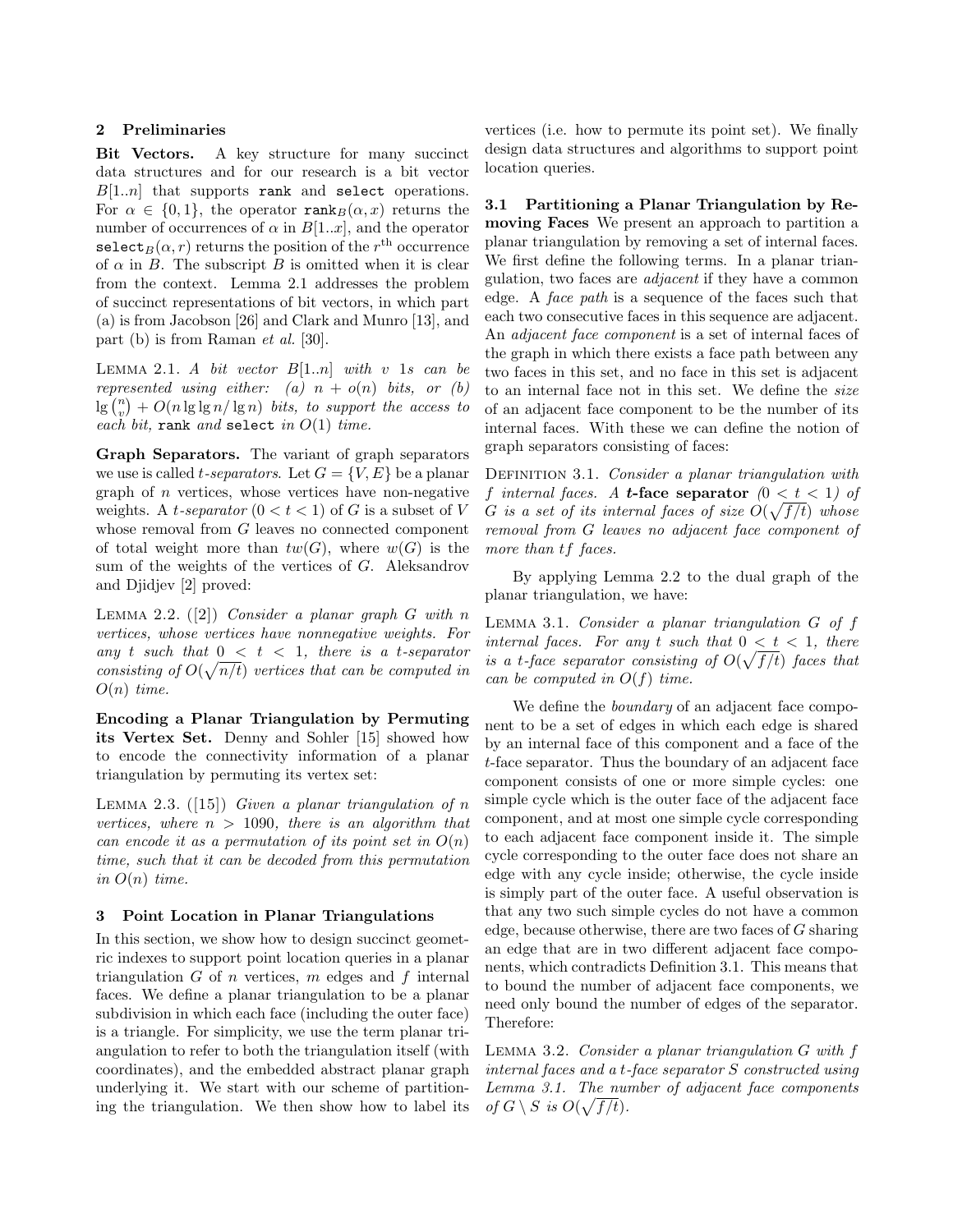A *boundary vertex* of an adjacent face component is a vertex on the boundary of the component, and an *internal vertex* is a vertex inside it. A vertex *belongs to* an adjacent face component iff it is either a boundary vertex or an internal vertex of this component. The *duplication degree* of a vertex is the number of adjacent face components it belongs to. Thus an internal vertex has duplication degree 1. To bound the duplication degrees of boundary vertices, the following lemma is crucial (we omit the proof because of space constraints):

Lemma 3.3. *Consider a planar triangulation* G *with* f *internal faces and a* t*-face separator* S *constructed using Lemma 3.1. The sum of the duplication degrees of all its boundary vertices is*  $O(\sqrt{f/t})$ *.* 

**3.2 The Two-Level Partitioning Scheme** We perform two levels of partitioning on the input graph G, motivated by the two-level separator decomposition used in the fast planar shortest path algorithm of Fredrickson [18]. However, we apply the *t*-face separators defined in Section 3.1, with different parameters, based on which we construct new data structures for point location. Recall that  $G$  has  $n$  vertices and  $f$  internal faces. Thus  $f = 2n - 5$ . We first use Lemma 3.1 to partition G. We choose  $t = (\lg^a f)/f$ , where a is a positive constant parameter that we will fix later. Then the t-face separator, S, has  $O(\sqrt{f/t}) = O(f/\lg^{a/2} f)$ faces and thus  $O(n/\lg^{a/2} n)$  vertices. We call each adjacent face component of  $G \backslash S$  a *region*. By Lemma 3.2, there are  $r = O(\sqrt{f/t}) = O(f/\lg^{a/2} f)$  regions. Each region has at most  $tf = \lg^a f$  internal faces, and thus  $O(\lg^a n)$  vertices. We use  $R_i$  to denote the i<sup>th</sup> region of G (the relative order of regions does not matter). We call this the *top-level partition* of G.

We perform another level of partitioning. For each region  $R_i$ , we triangulate the graph that consists of  $R_i$  and the triangular outer face of  $G$ , and we denote the resulting planar triangulation by  $R'_i$ . Thus  $R'_i$  has  $O(\lg^a n)$  vertices. We partition  $R'_i$  into smaller "regions" called *subregions* so that each subregion has  $O(\lg^b n)$  vertices, where b is a positive constant parameter smaller than a that we will fix later. We use  $R_{i,j}$ to denote the  $j^{\text{th}}$  region of  $R_i$ . To do this, let  $n_i$  be the number of vertices in  $R_i$ . If  $n_i > \lg^b n$  (otherwise, the entire region is also a subregion and the separator has size 0), we choose  $t_i = (\lg^b n)/n_i$  and use Lemma 3.1 to construct a  $t_i$ -face separator,  $S_i$ , for  $R'_i$ . Then  $S_i$  has  $O(n_i/\lg^{b/2} n)$  vertices. The sum of the numbers of vertices in all the  $S_i$ 's is  $\sum_{i=1}^r O(n_i/\lg^{b/2} n)$  =  $O(n/\lg^{b/2} n)$ . By Lemma 3.2, there are  $O(n_i/\lg^{b/2} n)$ subregions in  $R_i$ . Therefore, the number of subregions in G is  $O(n/\lg^{b/2} n)$ . This is the *bottom-level partition*.

**3.3 The Labeling of the Vertices** We now design a labeling scheme for the vertices based on the two-level partition in Section 3.2. This labeling scheme assigns a distinct number from the set  $[n]$  to each vertex x of the graph<sup>3</sup>. We call this number the *graph-label* of x. For each region  $R_i$ , this labeling scheme also assigns a distinct number from the set  $[n_i]$  to each vertex x in  $R_i$ , where  $n_i$  is the number of vertices in this region. We call this number the *region-label* of x. For each subregion  $R_{i,j}$ , a unique number from the set  $[n_{i,j}]$  is assigned to each vertex in  $R_{i,j}$ , where  $n_{i,j}$  is the number of vertices in this subregion. We call this number the *subregion-label* of x. Observe that, although each vertex x has one and only one graph-label, it may have zero, one or several region-labels or subregion-labels. This is because each vertex may belong to more than one region or subregion, or only belong to the separators.

We assign the labels from bottom up. We first assign the subregion-labels. Given subregion  $R_{i,j}$ , we use Lemma 2.3 to permute its vertices (we have to surround  $R_{i,j}$  using a triangle and triangulate the resulting graph to use this lemma, but as the vertices of the added triangle are always the last three vertices when permuted, this does not matter). If a vertex  $x$ in  $R_{i,j}$  is the  $k^{\text{th}}$  vertex in this permutation, then the subregion-label of x in  $R_{i,j}$  is k.

To assign a region-label to a vertex  $x$  that belongs to region  $R_i$ , there are two cases. First, we consider the case where  $x$  belongs to one or more subregions in  $R_i$ . Let  $h_i$  be the number of vertices in  $R_i$  that belong to at least one subregion. We assign a distinct number from  $[h_i]$  to each such vertex as its regionlabel in the following way: We visit each subregion  $R_{i,j}$ , for  $i = 1, 2, \dots, u_i$ , where  $u_i$  is the number of subregions in  $R_i$ . When we visit  $R_{i,j}$ , we check all its vertices sorted by their subregion-labels in increasing order. We output a vertex of  $R_{i,j}$  iff we have not output this vertex before (i.e. it does not belong to subregions  $R_{i,1}, R_{i,2}, \cdots, R_{i,j-1}$ . This way we output each vertex that belongs to at least one subregion in  $R_i$ exactly once. We assign the number  $k$  to the  $k^{\text{th}}$  vertex we output, and this number is its region-label in  $R_i$ . Second, we consider the case where  $x$  does not belong to any subregion in  $R_i$ . There are  $n_i - h_i$  such vertices. We assign a distinct number from  $\{h_i+1, h_i+2, \dots, n_i\}$ to each of them in an arbitrary order, and the numbers assigned are their region-labels. The same approach is used to assign graph-labels to the vertices. More precisely, we permute the h vertices that have regionlabels in the order we first visit them when we check all the vertices by region. The  $k^{\text{th}}$  vertex in such a

 $\sqrt[3]{3}$  We use [*i*] to denote the set  $\{1, 2, ..., i\}$ .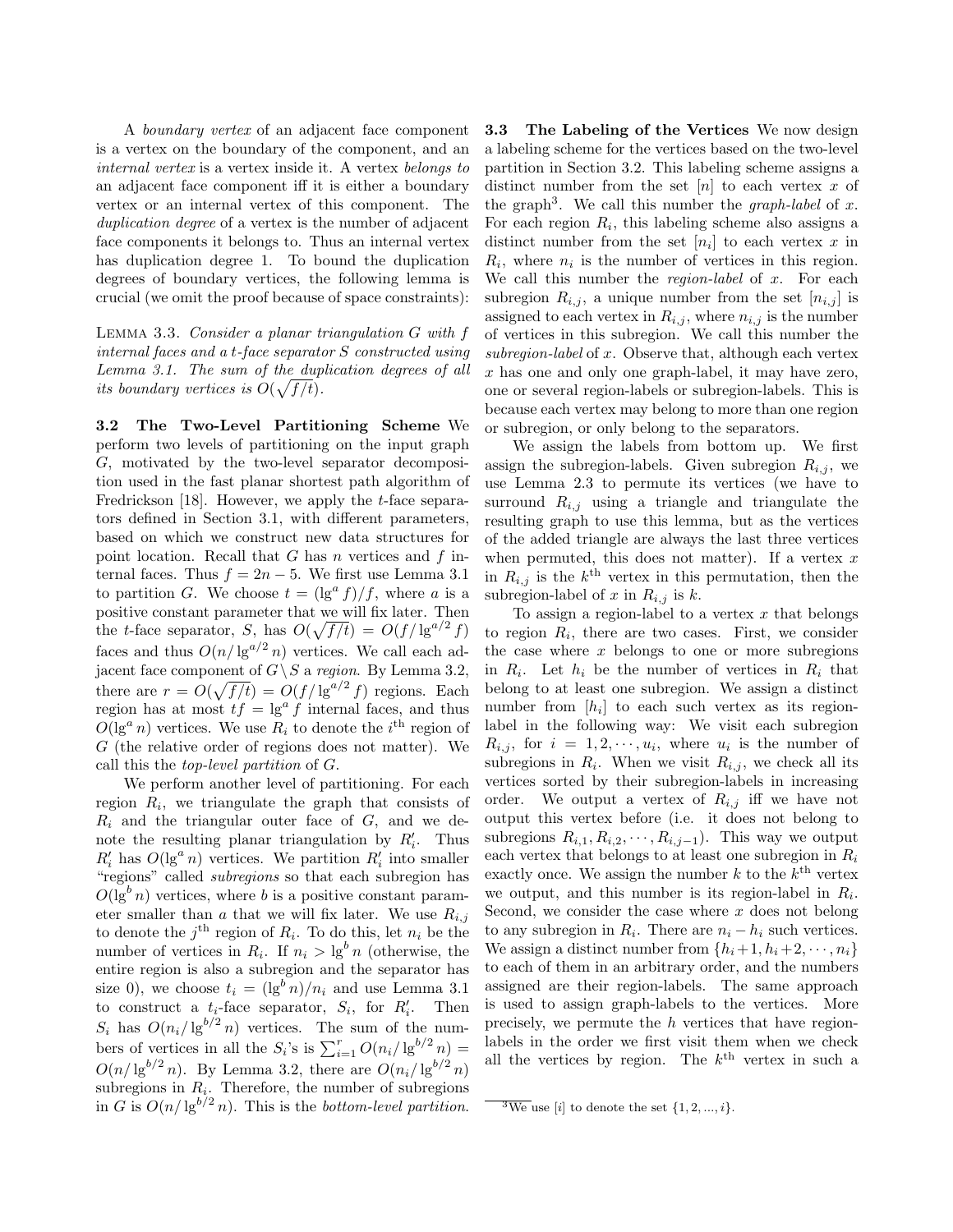permutation has graph-label  $k$ . We assign a distinct graph-label from  $\{h+1, h+2, \dots, n\}$  to the rest of the vertices of the graph in an arbitrary order. To perform conversions between different labels of the same vertex, we have:

Lemma 3.4. *There is a data structure of* o(n) *bits such that given a vertex* x *as a subregion-label* k *in subregion*  $R_{i,j}$ , the region-label of x in  $R_i$  can be computed in  $O(1)$ *time. Similarly, there is a data structure of* o(n) *bits such that given a vertex* x *as a region-label* k *in region* Ri*, the graph-label of* x *can be computed in* O(1) *time if*  $a > 2.$ 

*Proof.* To prove the first claim of this lemma, recall that we use  $u_i$  to denote the number of subregions in  $R_i$ , and  $h_i$  to denote the number of vertices in  $R_i$  that have subregion-labels. We denote the number of regions of G by  $r$ . We denote the number of vertices of subregions  $R_{i,1}, R_{i,2}, \cdots, R_{i,u_i}$  by  $n_{i,1}, n_{i,2}, \cdots, n_{i,u_i}$ , respectively, where  $u_i$  is the number of subregions in  $R_i$ . Let  $n'_i$ be  $\sum_{j=1}^{u_i} n_{i,j}$ . As no internal vertex of a subregion occurs in another subregion, we need only consider the boundary vertices of the subregions to bound  $n'_i$ . Then by Lemma 3.3, we have  $n'_i = h_i + O(\sqrt{n_i/t_i}) =$  $h_i + O(n_i/\lg^{b/2} n) \leq n_i + O(n_i/\lg^{b/2} n)$ . By the same lemma, we also have  $\sum_{i=1}^{r} n_i \leq n + O(n/\lg^{a/2} n)$ .

We consider a conceptual array,  $A_i$ , of length  $n'_i$  for each region  $R_i$  defined as follows. For each subregion  $R_{i,j}$ , we construct a conceptual array  $A_{i,j}$  in which  $A_{i,j}[k]$  stores the region-label of the vertex in  $R_{i,j}$  whose subregion-label is k. Then  $A_i = A_{i,1}A_{i,2} \cdots A_{i,u_i}$ . Clearly  $A_i$  has the answers to our queries, but we do not store it explicitly. Instead, we construct for each region  $R_i$ :

- Bit vector  $B_i[1..n'_i]$  to store  $n_{i,1}, n_{i,2}, \cdots, n_{i,u_i}$  in unary, i.e.  $B_i = 10^{n_{i,1}-1} 10^{n_{i,2}-1} \cdots 10^{n_{i,u_i}-1}$ ; <sup>4</sup>
- Bit vector  $C_i[1..n'_i]$  in which  $C_i[k] = 1$  iff the first occurrence of the region-label  $A_i[k]$  in A is at position k (let  $q_i$  denote the number of 0s in  $C_i$ );
- Array  $D_i[1..q_i]$  in which  $D_i[k]$  stores the regionlabel of the vertex that corresponds to the  $k^{\text{th}}$  0 in  $C_i$ , i.e.  $D_i[k] = A_i[\text{select}_{C_i}(0, k)].$

To analyze the space cost of the above data structures constructed for the entire graph G, we first show how to store all the  $B_i$ s. The first step is to concatenate all the  $B_i$ s and store them as a single sequence  $B$ , and use part (b) of Lemma 2.1 to represent  $B$ . Let  $y$  be the length of  $B$  and  $z$  be the number of 1s in B. Then B can be stored in  $\lg\binom{y}{z}$  +  $O(y \lg \lg y / \lg y)$  bits. As  $n'_i \leq n_i + O(n_i / \lg^{b/2} n)$  and

 $\sum_{i=1}^{r} n_i \leq n + O(n/\lg^{a/2} n)$ , we have  $y = \sum_{i=1}^{r} n'_i \leq n +$  $O(n/\lg^{a/2} n) + O(n/\lg^{b/2} n)$ . By Lemma 3.2, we have  $u_i = O(n_i/\lg^{b/2} n)$ , so  $z = \sum_{i=1}^r u_i = O(n/\lg^{b/2} n) +$  $o(n/\lg^{b/2} n)$ . As each subregion has  $O(\lg^b n)$  vertices, we also have  $z = \Omega(n/\lg^b n)$ . By applying the inequality  $\lg \binom{u}{v} \leq v \lg \frac{eu}{v} + O(1)$  [22, Section 4.6.4], we have  $\lg\binom{y}{z} = O(n \lg \lg n / \lg^{b/2} n)$ . Thus space cost of B is  $O(n \lg \lg n / \lg^{b/2} n) + O(n \lg \lg n / \lg n) = o(n)$  bits. The rank/select operations on B can be performed in constant time, so in order to support the same operations on each  $B_i$  in constant time, it suffices to locate the starting position of any  $B_i$  in B in constant time. This can be done by using another bit vector,  $X$ , of length  $y$  to mark the starting positions of all the  $B_i$ s in B. Thus X is of length at most  $n + o(n)$  and it has  $r = O(n/\lg^{a/2} n)$ 1s, which can be stored in  $o(n)$  bits using part (b) of Lemma 2.1. Similarly, all the  $C_i$ s and  $D_i$ s can be stored in  $O(n \lg \lg n / \lg^{b/2} n) + o(n)$  bits (each entry of  $D_i$  requires  $O(\lg \lg n)$  bits).

We now show how to compute, given a vertex  $x$ as a subregion-label k in subregion  $R_{i,j}$ , the regionlabel of  $x$  in  $R_i$ . We first locate the position,  $l$ , in  $A_i$  that corresponds to the occurrence of vertex x in subregion  $R_{i,j}$ . As the vertex with subregion-label 1 in  $R_{i,j}$  corresponds to position select<sub> $B_i$ </sub> $(1,j)$  in  $A_i$ , we have  $l = \mathtt{select}_{B_i}(1, j) + k - 1$ . We then retrieve  $C_i[l]$ . If it is 1, then the first occurrence of the region-label of x in A is at position l, so  $\text{rank}_{C_i}(1, l)$  is the result. Otherwise, the result is stored in  $D_i$ [ $\text{rank}_{C_i}(0, l)$ ]. The above operations clearly take constant time.

The second claim of the lemma can be proved similarly, and the space required is  $O(n/\lg^{a/2-1} n)$  +  $o(n)$  bits, which is  $o(n)$  bits when  $a > 2$ .

## **3.4 Answering Point Location Queries**

Theorem 3.1. *Given a planar triangulation* G *of* n *vertices, there is a succinct geometric index of*  $o(n)$  *bits that supports point location in* O(lg n) *time. This index can be constructed in* O(n) *time.*

*Proof.* We perform the two-level partitioning of G as in Section 3.2, and use the approach in Section 3.3 to assign labels to the vertices of  $G$ , but we do not store these labels. Instead, we sort the vertices by their graph-labels in increasing order, and store their coordinates as a sequence.

The succinct geometric index consists of three sets of data structures. This first set of data structures are the data structures constructed in Lemma 3.4 that supports conversions between subregion-labels, regionlabels and graph-labels. They occupy  $O(n/\lg^{a/2-1} n)$  +  $o(n)$  bits.

 $\overline{^4We}$  use  $0^l$  to denote a bit sequence of *l* 0s.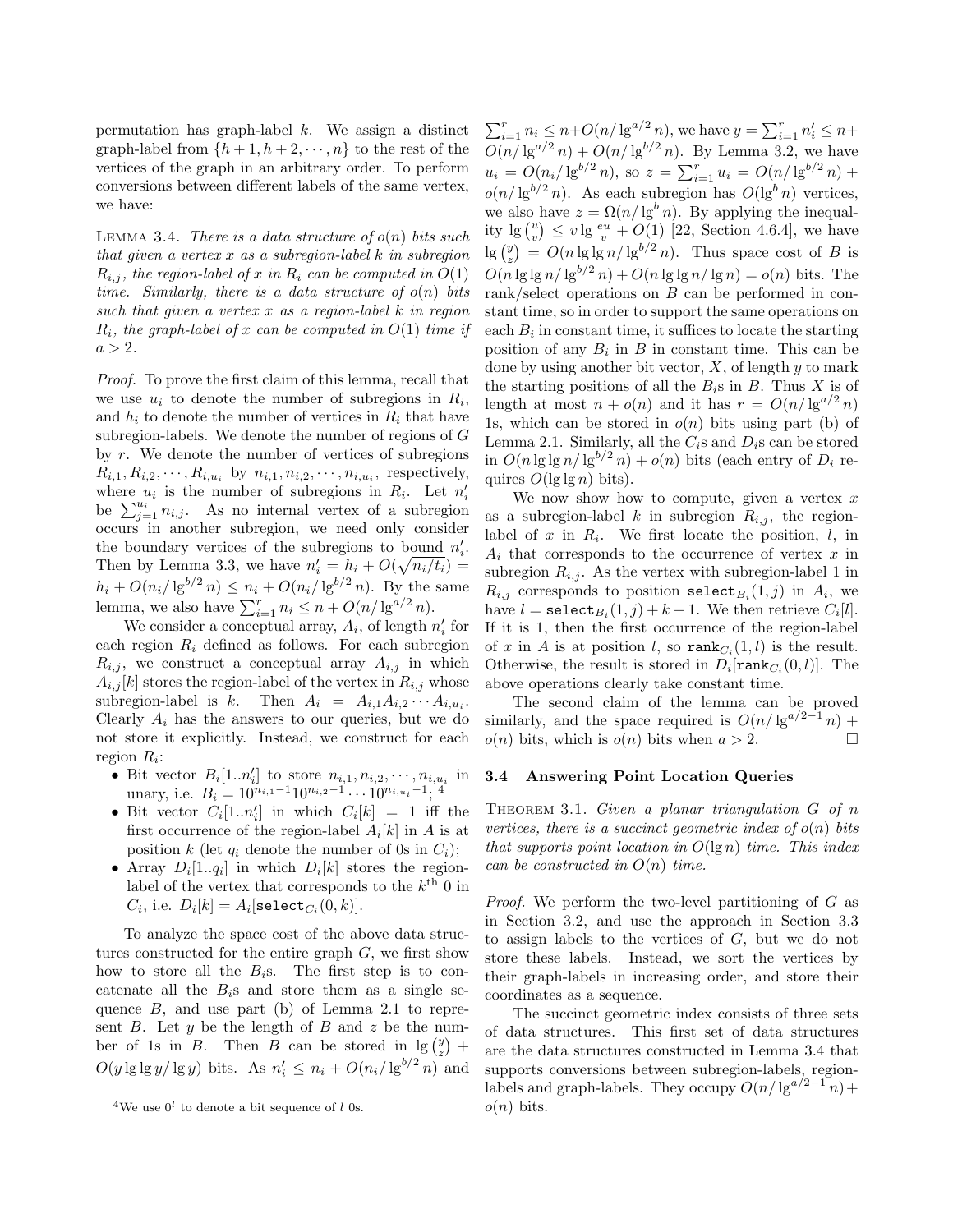The second set of structures are for the top-level partition. We consider the graph  $S'$  constructed by triangulating the graph consisting of the separator S and the outer face of  $G$ .  $S'$  is a planar triangulation of  $O(n/\lg^a n)$  vertices, so we can use the approach of Kirkpatrick [27] (any structure that uses  $O(n \lg n)$ ) bits for an n-vertex planar triangulation to answer point location in  $O(\lg n)$  time can be used here) to construct a data structure P of  $O(n/\lg^a n)$  words (i.e.  $O(n/\lg^{a-1} n)$  bits) to support point location in S'. Note that when we construct  $P$ , we simply use the graphlabel of any vertex to refer to its coordinates, so that we do not store any coordinate in P. For each face of  $S'$ , we store an integer. If this face is in region  $R_i$ , we store i. We store 0 if it is a face of  $S$ . As  $\lg n$  bits are sufficient to encode each integer, these values occupy  $O(n/\lg^{a-1} n)$  bits.

The third set of structures are constructed over the regions of  $G$ . Given a region  $R_i$ , recall that we construct a planar triangulation  $R_i'$  to perform the bottom-level partition. Consider the graph  $S_i'$ constructed by triangulating the graph consisting of the separator  $S_i$  and the outer face of  $R'_i$ . Then  $S'_i$ is a planar triangulation of  $O(r_i/\lg^{b/2} n)$  vertices. As  $r_i = O(\lg^a n)$ , a pointer that refers to a vertex of  $S_i'$  can be stored in  $O(\lg \lg n)$  bits. To refer to the coordinates of any vertex of  $S_i'$ , we use its region-label so that we can use Lemma 3.4 to compute its graphlabel in  $O(1)$  time, and  $O(\lg \lg n)$  bits are sufficient to store a region-label. Thus we can use the approach of Kirkpatrick [27] to construct a data structure  $P_i$ of  $O(r_i \lg \lg n / \lg^{b/2} n)$  bits, to support point location in  $S_i'$  in  $O(\lg \lg n)$  time. We also store a number for each face of  $S_i'$ , and this number is j if this face is in subregion  $R_{i,j}$ , and 0 if it is a face in separator  $S_i$ . As there are  $O(r_i/\lg^{b/2} n) = O(\lg^{a-b/2} n)$  subregions in  $R'_i$ , each number occupies  $O(\lg \lg n)$  bits. Thus these numbers can be stored in  $O(r_i \lg \lg n / \lg^{b/2} n)$ bits. These data structures for all the regions use  $\sum_{i=1}^{r} O(r_i \lg \lg n / \lg^{b/2} n) = O(n \lg \lg n / \lg^{b/2} n) = o(n)$ bits. Therefore, the succinct geometric index occupies  $O(n/\lg^{a/2-1} n) + o(n)$  bits.

We now show how to answer point location queries using this index. Given a query point  $x$ , we first locate the face of S' that contains x using P in  $O(\lg n)$  time. We retrieve the integer,  $i$ , assigned to the face of  $S'$  that  $x$  is in. If i is 0, then this face is in  $S$ , and we return its three vertices as the result. If it is not, then  $x$  is inside region  $R_i$ . We then use  $P_i$  to perform a point location query on the graph  $S_i'$  in  $O(\lg \lg n)$  time using x as the query point. We retrieve the integer,  $j$ , assigned to the face of  $S_i'$  that x is in. If j is 0, then this face is in  $S_i$ , and we return its three vertices as the result (we need convert the region-labels of these three vertices to their graph-labels when we return them). If  $j$  is not, then  $x$  is inside region  $R_{i,j}$ . Using the bit vector  $B_i$  constructed in the proof of Lemma 3.4, we can compute the number of vertices of  $R_{i,j}$  in constant time. Recall that  $r_{i,j}$  denotes this number. By Lemma 3.4, we can compute the graphlabel of any of these vertices in constant time, and thus retrieve its coordinates in  $O(1)$  time. As we number these vertices using Lemma 2.3, we can use Lemma 2.3 to construct the graph  $R'_{i,j}$  in  $O(r_{i,j})$  time, and then check each of its faces to find the answer. This takes  $O(r_{i,j}) = O(\lg^b n)$  time. Therefore, the entire process takes  $O(\lg n + \lg^b n)$  time.

We have so far designed a succinct geometric index of  $O(n/\lg^{a/2-1} n) + o(n)$  bits to support point location in  $O(\lg n + \lg^b n)$  time. Choosing  $a = 3$  and  $b = 1$  yields an index of  $o(n)$  bits that supports point location in  $O(\lg n)$  time. It is easy to prove that this index can be built in  $O(n)$  time.  $\Box$ 

**3.5 Three Variants of the Index** We now design three variants of this succinct geometric index to address the query efficiency with different assumptions. We first consider the exact number of point-line comparisons:

Corollary 3.1. *Given a planar triangulation* G *of* n *vertices, there is a succinct geometric index of*  $o(n)$  *bits that supports point location using at most*  $\lg n + 2\sqrt{\lg n} +$  $O(\lg^{1/4} n)$  *steps. This index can be constructed in*  $O(n)$ *time.*

*Proof.* We use the same approach as that for Theorem 3.1. When constructing the data structures for the top-level partition, we use the approach by Seidel and Adamy [32] to construct the point location structure P. Thus, point location in  $S'$  can be computed in at r. Thus, point location in 3 can be computed in at most  $\lg n + 2\sqrt{\lg n} + O(\lg^{1/4} n)$  steps. For the bottomlevel partition, we choose  $b = 1/4$ . As the point location in  $S_i'$  and  $R_{i,j}'$  can be supported in  $O(\lg \lg n)$  and  $O(\lg^b n) = O(\lg^{1/4} n)$  steps, respectively, the corollary follows.  $\Box$ 

Corollary 3.1 not only uses negligible space to match the best result [32] in terms of the exact number of point-line comparisons, but also reduces the preprocessing time from  $O(n \lg n)$  [32] to  $O(n)$ . If all the coordinates are integers bounded by  $U \leq 2^w$ , we have:

Corollary 3.2. *Assume that all the point coordinates in the plane are integers bounded by*  $U \leq 2^w$ . *Given a planar triangulation* G *of* n *vertices, there is a succinct geometric index of* o(n) *bits that supports point location in*  $O(\min{\{\lg n / \lg \lg n, \sqrt{\lg U}\}} + \lg^{\epsilon} n)$  *time, for any constant*  $\epsilon > 0$ *. This index can be constructed in*  $O(n)$ *time.*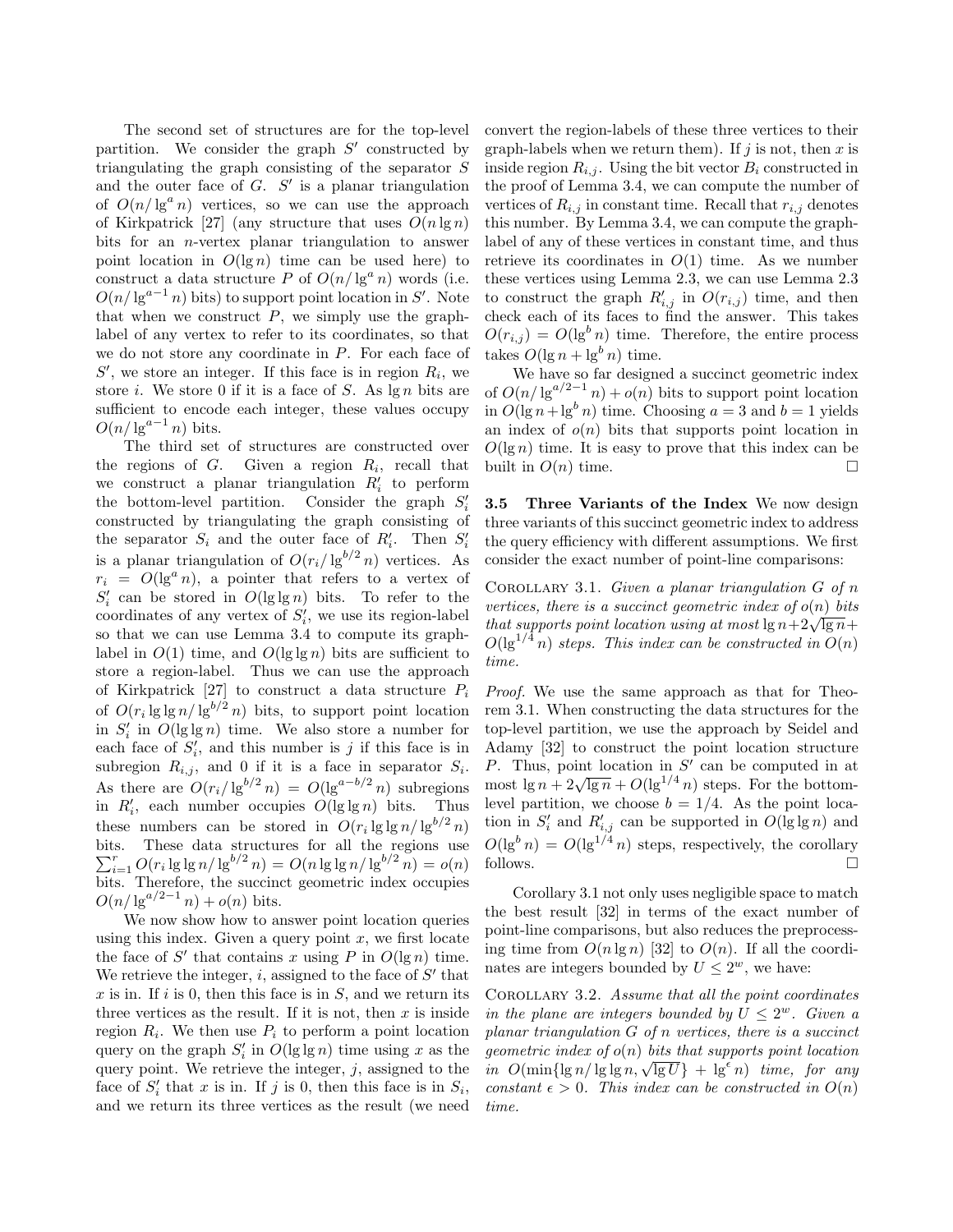*Proof.* We use the approach of Theorem 3.1, but we choose  $b = \epsilon$ . We use the approach by Chan [10] and Pǎtrașcu [29] to construct P in  $O(n/\lg^3 n)$  time, so that point location in  $S'$  can be computed in  $O(\min\{\lg n/\lg\lg n, \sqrt{\lg U}\})$  time. As point location in  $S_i'$  and  $R_{i,j}'$  is supported in  $O(\lg \lg n)$  and  $O(\lg^b n)$  =  $O(\lg^{\epsilon} n)$  time, respectively, the corollary follows.  $\Box$  $\Box$ 

When query distribution is known, we have:

Corollary 3.3. *Given a planar triangulation* G *of* n *vertices, there is a succinct geometric index of*  $o(n)$  *bits that supports point location in*  $O(H + 1)$  *expected time, where* H *is the entropy of the query distribution. This index can be constructed in* O(n) *time.*

*Proof.* If the probability of a face or a set of faces containing a query point is  $p$ , we say that this face or this set of faces has probability  $p$ . In this proof, we define the t-face separator to be the set of faces of G whose removal partitions G into adjacent face components each of which has probability at most t. We consider graph  $G^*$ , which is the dual graph of G excluding the vertex corresponding to the outer face of G and its incident edges, and assign the probability of each face of  $G$  as the weight to its corresponding vertex in  $G^*$ . By Lemma 2.2, the following lemma is immediate:

Lemma 3.5. *Consider a planar triangulation* G *of* f *internal faces, where the weight of a face is its probability.* For any t such that  $0 < t < 1$ , there is a t-face sepa*rator consisting of*  $O(\sqrt{f/t})$  *faces that can be computed in*  $O(n)$  *time.* 

Observe that Lemmas 3.2 and 3.3 also apply to tface separators for graphs whose faces are associated with probabilities. This is because we prove these two lemmas by bounding the number of edges in the separator, which has nothing to do with probabilities.

We choose  $t = \lg^3 f/f$  to apply Lemma 3.5 to G. Let  $S''$  be the t-face separator. Then  $S''$  has  $O(n/\lg^{3/2} n)$  vertices. We call each adjacent face component of  $G \setminus S$  a *super region*. Thus the number of super regions is  $O(n/\lg^{3/2} n)$ , and the sum of the duplication degrees of the boundary vertices of all the super regions is also  $O(n/\lg^{3/2} n)$ . Note that we can no longer prove that each super region has  $o(n)$  vertices; this is because a super region can have a large number of faces with very low probabilities. Thus we further perform a two-level partition on each super region as in the proof of Theorem 3.1. Therefore, we actually perform a three-level partition on  $G$ , and we call them first-level, second-level and third-level partitions from top down. It is straightforward to extend the techniques in Section 3.2 to this case to compute the permuted sequence of the vertices, and to perform conversions between the labels assigned to the same vertices at different levels of the partition.

For the first level partition, we construct a triangulated graph  $G''$  by triangulating the graph consisting of  $S''$  and the outer face of  $G$ . To assign a probability to each face of  $G''$ , initially we let the probability of each face of  $S''$  to be the same as its probability in  $G$ , and let the probability of any other internal face to be  $1/n$ . However, the sum of all the probabilities of the faces of  $G''$  can be larger than 1, though it is at most 2. We thus reduce the probability of each face of  $G''$  by a constant ratio, so that the sum becomes 1. It is clear that the above process reduces the probability of each face by at most half. Therefore, the probability of each face of  $S''$  in  $G''$  is at least half of that in  $G$ , and the probability of each internal face of  $G''$  that is not in  $S''$ is at least  $1/(2n)$ . We construct a point location structure,  $P''$ , for  $G''$  using the approach of Iacono [24], or any linear-space structure that answers point location in  $O(\lg(1/p))$  time, if the query point is contained in a face of probability p. P'' occupies  $O(n/\lg^{1/2} n)$  bits. We also store additional information for each face of  $G''$ to indicate whether it is a face in  $S''$  and, if not, which super region it is in. For the second-level and thirdlevel structures, we construct data structures similar to those constructed in Theorem 3.1. The algorithm to answer point location queries is similar, except that we now perform operations at three levels of partition.

To analyze the query time, it is sufficient to show that, if the face,  $z$ , of  $G$  that contains the query point  $x$  has probability  $p$ , the query can be answered in deterministic time  $O(\min\{\lg n, \lg(1/p)\})$ . There are two cases. First,  $z$  is a face in  $S''$ . In this case, we need only use  $P''$  to retrieve the result. By Iacono's result [24], the time required is  $O(\min\{\lg n, \lg(1/p')\})$ , where p' is the probability of  $z$  in  $G''$ . By the analysis in the above paragraph,  $p' > p/2$ . Thus the claim is true in this case. Second,  $z$  is not a face in  $S''$ . In this case, the query is answered in  $O(\lg n)$  time. Thus it suffices to prove that  $O(\min\{\lg n, \lg(1/p)\}) = O(\lg n)$ . Recall that each super region has probability at most  $t = \lg^3 n/n$ . As z is part of a super region, we have  $p \le \lg^3 n/n$ . Thus  $\lg(1/p) \geq \lg n - 3 \lg \lg n$ , and the claim follows.

It is straightforward to show that the space cost is  $o(n)$  bits and that the preprocessing time is  $O(n)$ .  $\Box$ 

#### **4 Point Location in Planar Subdivisions**

We now generalize the techniques of Section 3 to general planar subdivisions. We adopt the assumption that a planar subdivision  $G$  is inside a bounding simple polygon (i.e. it does not have any infinite faces), and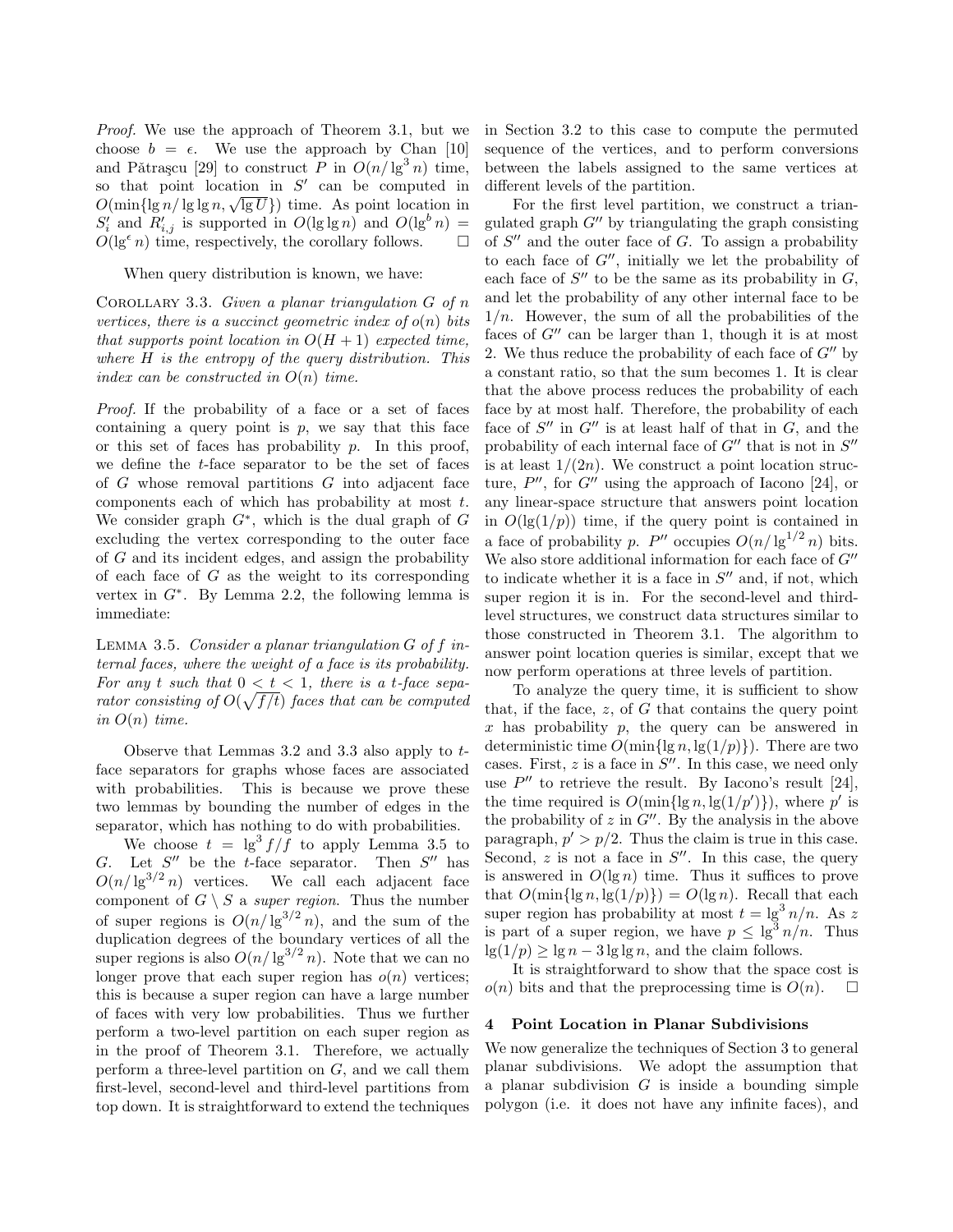each face is also a simple polygon. Let  $n$ ,  $m$  and  $f$ denote the numbers of vertices, edges and internal faces of G, respectively. We omit all the proofs in this section because of space constraints.

**4.1 Partitioning a Planar Subdivision by Removing Faces** The definitions of adjacent face component and t-face separator in Section 3.1 can be directly applied to planar subdivisions. Observe that the correctness of Lemma 3.1 does not require the fact that each face of a planar triangulation is a triangle. Thus this lemma also applies to planar subdivisions. We also define the notion of boundary, boundary vertex, internal vertex and duplication degree on planar subdivisions as in Section 3.1. Same as the case of planar triangulations, we can bound the number of adjacent face components and the sum of the duplication degrees of boundary vertices after removing a t-face separator, S, from a planar subdivision G. The only difference is when we count the number of edges in  $S$ , we can no longer use the fact that each face has three edges. Instead, we use the maximum number,  $k$ , of vertices on an internal face of the planar subdivision. We immediately have that the number of adjacent face components of  $G \setminus S$  is  $O(k\sqrt{f/t}),$ and that the sum of the duplication degrees of all its boundary vertices is also  $O(k\sqrt{f/t})$ .

**4.2 The Two-Level Partitioning Scheme** We use the techniques of Section 4.1 to partition  $G$ , but we cannot use it directly, as f can be as small as 1 for any  $n$ . Instead, we divide the faces with sufficiently many vertices into smaller faces whose sizes are bounded by non-constant parameters. It may seem odd not to simply divide the faces into triangles, but it is crucial to choose a non-constant parameter for our solution.

Lemma 4.1. *Consider a simple polygon* P *of* n *vertices. Given an integer l* where  $l < n$ , there is an  $O(n)$ -time *algorithm that can, by adding edges between the vertices of* P *that only intersect at the vertices of* P*, divide the interior of* P *into a planar subdivision such that each internal face has at least* l *vertices (with the exception of at most one internal face) and at most* 3l *vertices.*

With the above lemma, we can now present our partitioning scheme. We choose  $l = (\lg^2 n)/3$  and use Lemma 4.1 to divide each internal face of  $G$  that has more than  $\lg^2 n$  vertices into smaller faces. We denote the resulting graph by  $G'$ . Thus any internal face of  $G'$ has at most  $\lg^2 n$  vertices. We call a face of  $G'$  that is a face of  $G$  an *original face*, and a face of  $G'$  that is part of a larger face of G a *modified face*. Then the total number of modified faces of  $G'$  is  $O(f/l) = O(n/\lg^2 n)$ . Let  $f'$  be the number of internal faces of  $G'$ . Then we

have  $4(2n-5)/\lg^2 n \le f' \le 2n-5$ .

For the top-level partition, we choose  $t =$  $(\lg^8 f')/f'$ . Then the t-face separator, S, of G' has  $O(f'/\lg^4 f') = O(n/\lg^4 n)$  faces. As each face of G' has at most  $\lg^2 n$  vertices, S has  $O(n/\lg^2 n)$  vertices. We call each adjacent face component of  $G' \setminus S$  a *region*. Then there are  $r = O(n/\lg^2 n)$  regions. Each region has at most  $\lg^8 f' = O(\lg^8 n)$  faces, and thus  $O(\lg^{10} n)$  vertices. The sum of the duplication degrees of the boundary vertices of all the regions is  $O(n/\lg^2 n)$ , so  $\sum_{i=1}^{r} n_i = n + o(n)$ .

Consider a region  $R_i$ . Let  $f_i$  and  $n_i$  be the number of faces and vertices of  $R_i$ , respectively. Then  $f_i =$  $O(\lg^8 n)$  and  $n_i = O(\lg^{10} n)$ . We choose  $l = (\lg^{1/4} n)/3$ to apply Lemma 4.1 to divide each internal face of  $R_i$ that has more than  $\lg^{1/4} n$  vertices into smaller faces. We denote the resulting graph by  $R'_i$ . Thus any internal face of  $R'_i$  has at most  $\lg^{1/4} n$  vertices. We call a face of  $R_i'$  that is a face of  $R_i$  an *original region face*, and a face of  $R'_i$  that is part of a larger face of  $R_i$  a modified region face. Same as the analysis for  $G'$ , we have that the number of modified region faces in  $R_i$  is  $O(n_i/\lg^{1/4} n)$ , so the total number of modified region faces in all the regions of G' is  $O(n/\lg^{1/4} n)$ . Let  $f_i'$ be the number of internal faces of  $R_i'$ . We also have  $4(2n_i-5)/\lg^{1/4} n \leq f'_i \leq 2n_i-5.$ 

We perform bottom-level partition on each region  $R_i$ . Let  $t_i = (\lg^{3/4} n)/f'_i$ . We compute a  $t_i$ -face separator,  $S_i$ , for  $R'_i$ . Then  $S_i$  has  $O(f'_i/\lg^{3/8} n)$ faces, and thus  $O(f_i'/\lg^{1/8} n)$  vertices. We call each adjacent face component of  $R'_i \setminus S_i$  a *subregion* of  $R'_i$  (or  $R_i$ ), and we denote the j<sup>th</sup> subregion of  $R'_i$  by  $R_{i,j}$ . Then in Region  $R_i$ , there are at most  $O(\lg^{1/4} n \times$  $\sqrt{f'_i/t_i}$  =  $O(f'_i/\lg^{1/8} n)$  subregions. As  $f'_i \le 2n_i - 5$ , the total number of subregions of all the regions of  $G_i$  is  $O(n/\lg^{1/8} n)$ . The number of faces of each subregion is at most  $t_i f'_i = \lg^{3/4} n$ , so each subregion has at most  $\lg n$  vertices. The sum of the duplication degrees of the boundary vertices of the subregions in  $R_i$  is  $O(n_i/\lg^{1/8} n)$ , so the sum of the duplication degrees of all the boundary vertices of the subregions in  $G$  is  $O(n/\lg^{1/8} n)$ .

**4.3 Vertex Labels and Face Labels** The same scheme of Section 3.3 is used to assign subregionlabels, region-labels and graph-labels to the vertices of G. The only difference is that to permute the vertices of a subregion, we generalize Lemma 2.3 to planar subdivisions. The techniques of Lemma 3.4 can also be used here. The analysis of the number of regions/subregions and the sum of duplication degrees of boundary vertices in Section 4.2 guarantees that the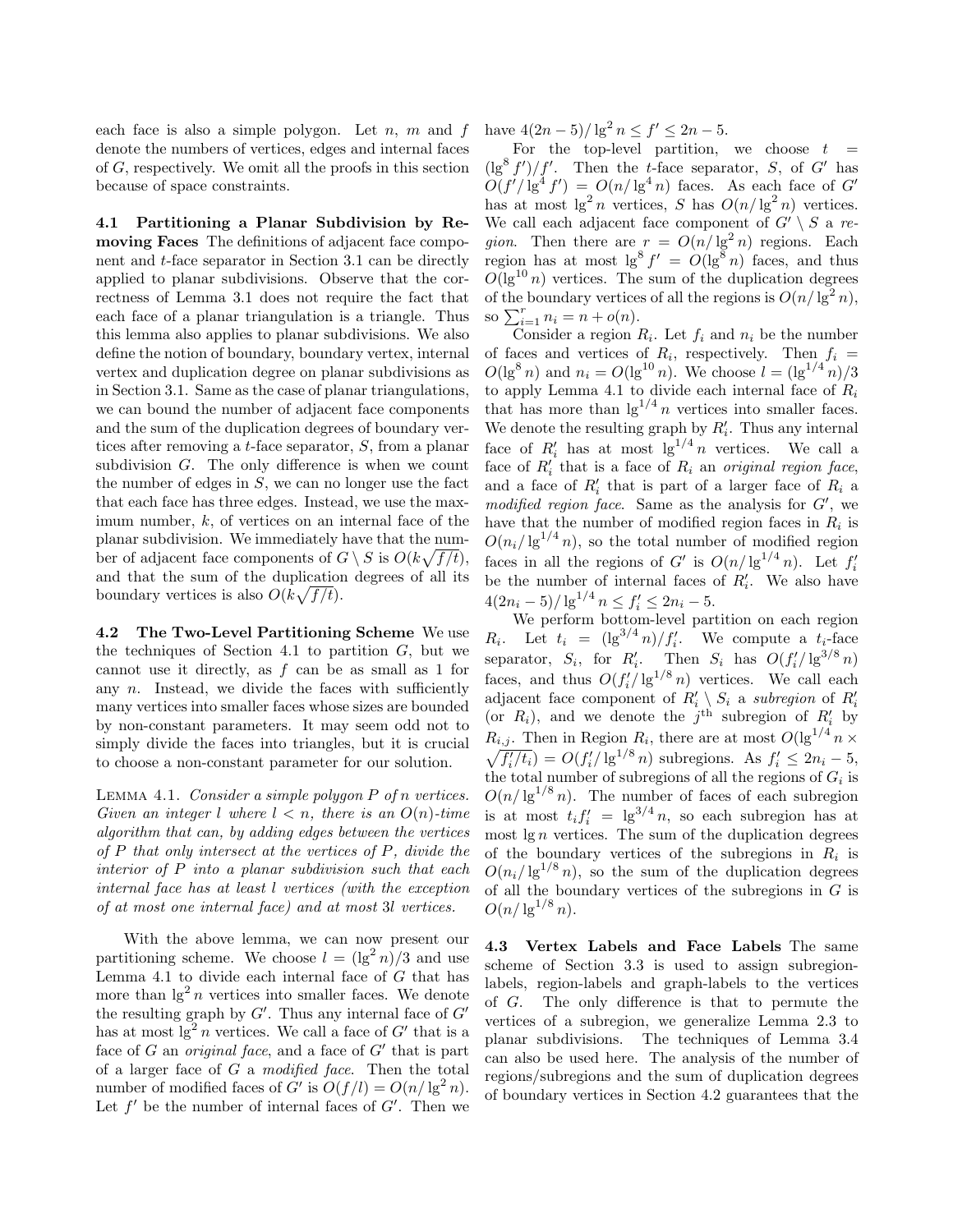space needed is still  $o(n)$  bits. Thus we can use  $o(n)$  bits to support the  $O(1)$ -time conversion from a subregionlabel (or region-label) in a subregion (or region), to the corresponding region-label (or graph-label).

We also need to design a labeling scheme for the faces. We do not have to do this for planar triangulations, because in that case, each face has three vertices, and it is sufficient to locate these three vertices to return the face. However, we cannot do so for general planar subdivisions, because a face may have a large number of vertices, and it may take too much time to return them.

For each face of  $G$ , we assign a distinct number called *graph-id* from the set  $[f]$ . This is the identifier we return when answering point location queries. For each face in a region  $R_i$ , we also assign a distinct number called *region-id* from the set  $[f_i]$ . Note that a face of the region  $R_i$  is not necessarily a face of  $G$  (i.e. it can be a modified face). For each face in a subregion  $R_{i,j}$ , we assign a distinct number called *subregion-id* from the set  $[f_{i,j}]$ , where  $f_{i,j}$  is the number of faces in  $R_{i,j}$ . Again a face of  $R_{i,j}$  is not necessarily a face of  $R_i$ . We number the faces from bottom up. For each subregion  $R_{i,j}$ , we list its faces in a canonical order (such as BFS order) of the corresponding vertices of its dual graph. The  $k^{\text{th}}$  face listed is assigned k as its subregion-id in  $R_{i,j}$ . The same technique used for vertices can be used to assign region-ids and graph-ids to the faces. We have the following lemma to perform conversions between different identifiers of the same face:

Lemma 4.2. *There is a data structure of* o(n) *bits such that given a face* x *with subregion-id* k *in subregion*  $R_{i,j}$ , the region-label of the face of  $R_i$  that contains x *can be computed in* O(1) *time. Similarly, there is a data structure of* o(n) *bits such that given a face* x *with region-id* k *in region*  $R_i$ *, the graph-id of the face of*  $G$ *that contains* x *can be computed in* O(1) *time.*

**4.4 Answering Point Location Queries** To support point location, we perform two-level partition on G as in Section 4.2, and assign labels and identifiers to vertices and faces as in Section 4.3. Same as the proof of Theorem 3.1, we build point location structures at different levels to answer queries. We have the following theorem:

Theorem 4.1. *Given a planar subdivision* G *of* n *vertices, there is a succinct geometric index of*  $o(n)$  *bits that supports point location in* O(lg n) *time. This index can be constructed in* O(n) *time.*

We can use this theorem to solve the *membership query* problem: given a simple polygon and a query point, we want to test whether the polygon contains the query point.

Corollary 4.1. *Given a simple polygon of* n *vertices, there is a succinct geometric index of* o(n) *bits that supports membership query in* O(lg n) *time. This index can be constructed in* O(n) *time.*

## **5 Applications**

**Vertical Ray Shooting.** Given a set of disjoint line segments, the *vertical ray shooting query* is to return the line segment immediately above (or below) a given query point. The following theorem presents a succinct geometric index for this problem:

Theorem 5.1. *Given a set of disjoint line segments in the plane, there is a succinct geometric index of*  $o(n)$ *bits that supports vertical ray shooting in* O(lg n) *time. This index can be constructed in* O(n lg n) *time.*

**Implicit Geometric Data Structures.** If we group the vertices of a planar triangulation in pairs and permute these pairs to encode subregions, we can encode one bit of information by swapping each pair. This can encode our index in Theorem 3.1 implicitly. Thus:

THEOREM 5.2. *Given a planar triangulation of n vertices, there is a permutation of the vertex coordinates array that can support point location in*  $O(\lg^2 n)$  *with* O(1) *words of working space.*

Using the same technique, we can design implicit data structures to answer point location queries in an arbitrary planar subdivision and to support vertical ray shooting in  $O(\lg^2 n)$  time.

#### **References**

- [1] P. K. Agarwal and J. Erickson. Geometric range searching and its relatives. In B. Chazelle, J. E. Goodman, and R. Pollack, editors, *Advances in Discrete and Computational Geometry*, volume 23 of *Contemporary Mathematics*, pages 1–56. 1999.
- [2] L. Aleksandrov and H. Djidjev. Linear algorithms for partitioning embedded graphs of bounded genus. *SIAM Journal on Discrete Mathematics*, 9(1):129–150, 1996.
- [3] S. Arya, T. Malamatos, D. M. Mount, and K. C. Wong. Optimal expected-case planar point location. *SIAM Journal on Computing*, 37(2):584–610, 2007.
- [4] J. Barbay, L. Castelli Aleardi, M. He, and J. I. Munro. Succinct representation of labeled graphs. In *Proceedings of the 18th International Symposium on Algorithms and Computation*, pages 316–328. Springer-Verlag LNCS 4835, 2007.
- [5] J. Barbay, A. Golynski, J. I. Munro, and S. S. Rao. Adaptive searching in succinctly encoded binary re-